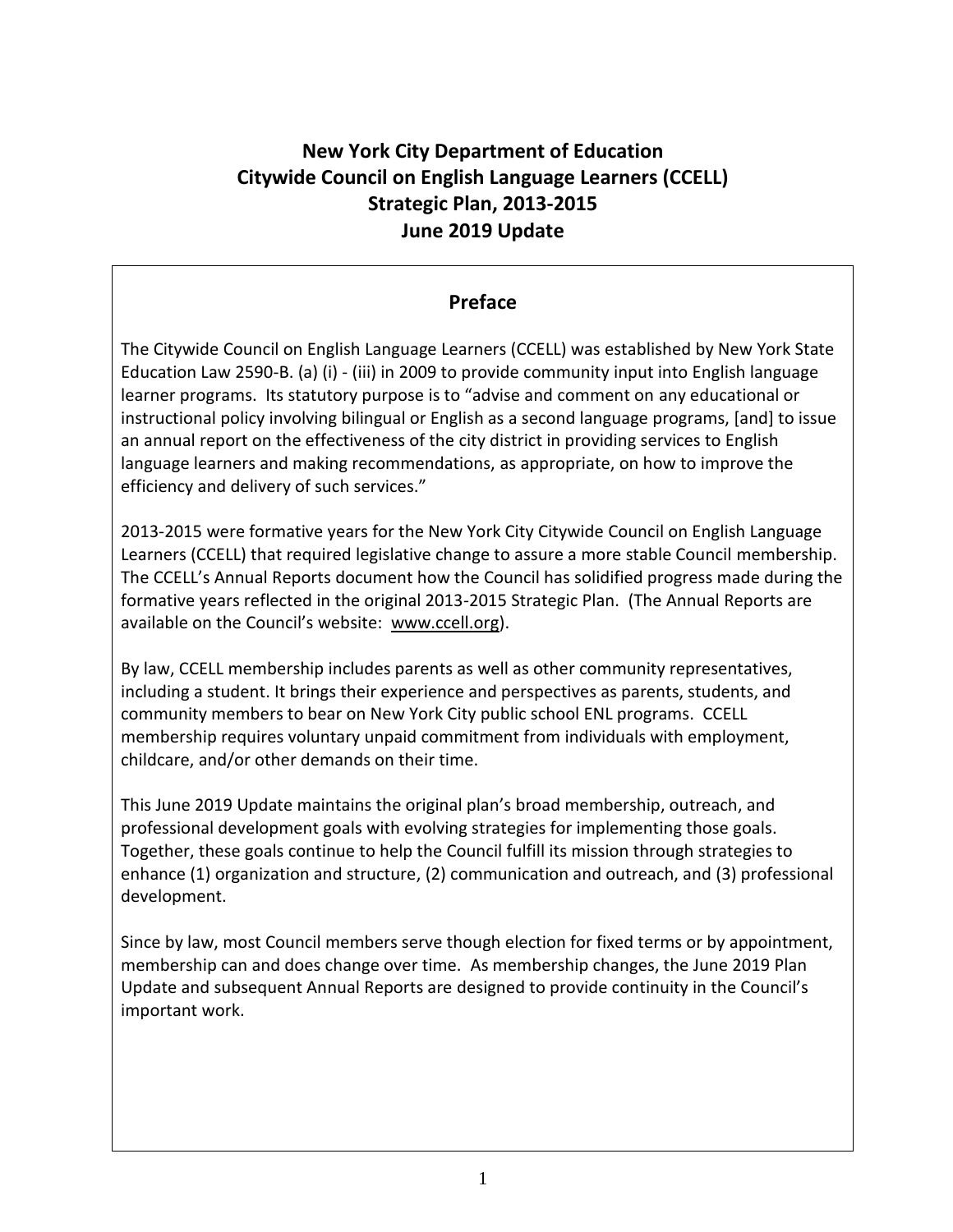# **Citywide Council on English Language Learners (CCELL) Mission**

The CCELL promotes English Language Learning (ELL) by advocating on behalf of NYC public school students in transitional bilingual, dual language, and English as a new language (ENL) programs. The Council also encourages parent engagement in their children's language learning by providing information about public school bilingual programs and services and by providing a forum for parent and community concerns about these programs and services.

## **Strategic Plan: June 2019 Update**

In this 2019 Strategic Plan Update, the CCELL reaffirms three broad goals:

- I. Reach and maintain full Council membership
- II. Enhance communication and outreach.
- III. Provide ongoing professional development for new and continuing members.

Together, these broad goals will continue to help the Council fulfill its mission by enhancing:

- Organization and structure.
- Communication and outreach.
- Professional development.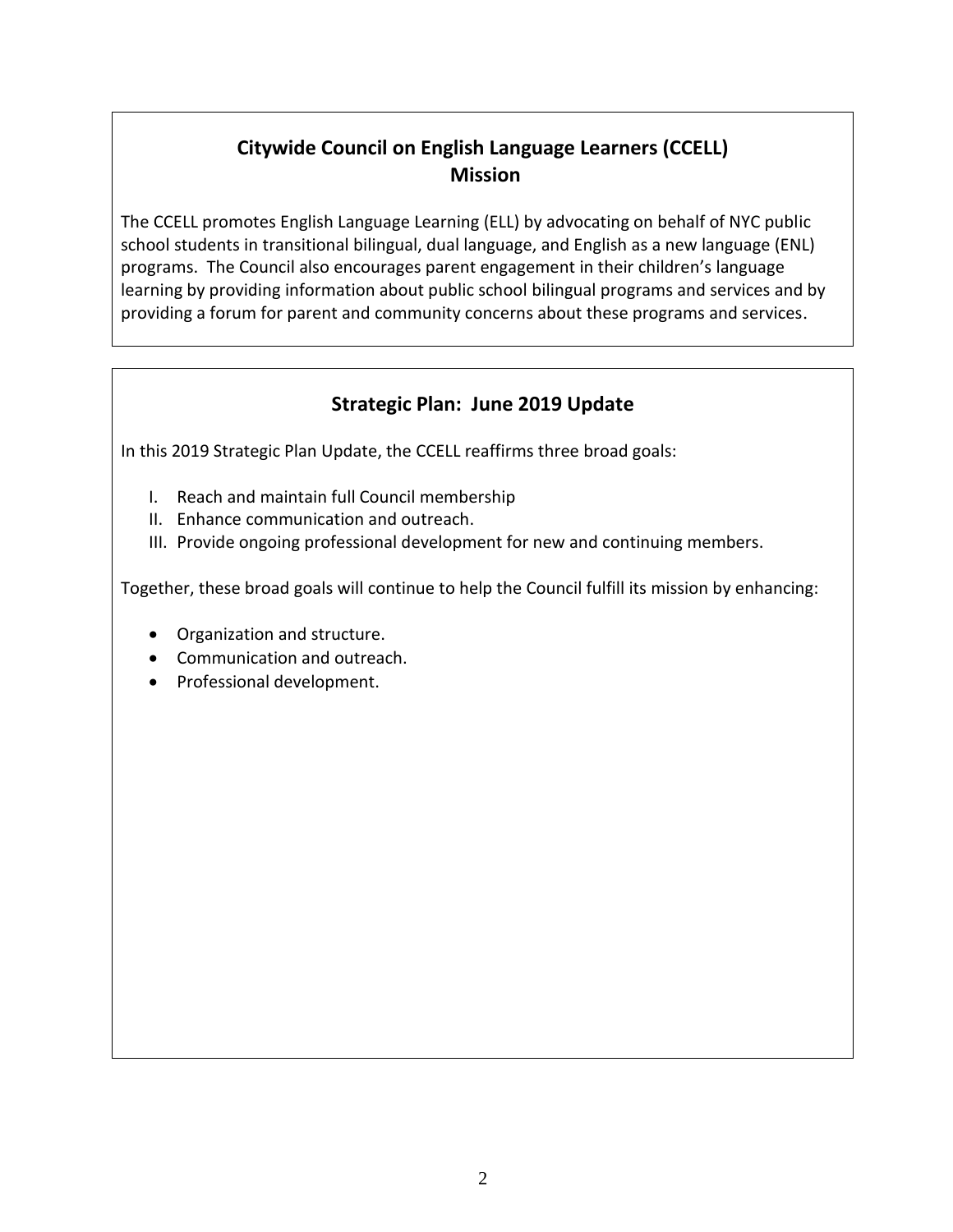## **Goals Objectives Strategies and Timelines**

# **Goal I. Enhance CCELL Organization and Structure**

**I.1. Objective: Enhance CCELL organization and structure by attaining and maintaining full Council membership through legislative change, as needed**

*In accordance with State Education Law Article 52-A. Section 2590-b. 5(b)(ii), the Council is composed of 11 voting members and one non-voting member as follows:* 

• *Nine voting parent members for a two-year term with children who are currently or have ever been enrolled in a bilingual or ENL program.*

• *Two voting members appointed by the New York City Public Advocate for a two-year term from others with extensive experience and knowledge in the education of English language learners who can make a significant contribution to improving bilingual and ENL program in the City.*

• *One non-voting high school senior member for a one-year term who is or has been in a bilingual or ENL program, appointed by the administrator designated by the New York City Department of Education Chancellor to supervise such programs.* 

*If a parent or student member leaves the Council before his or her term has expired, the Law requires that the vacancy be filled, pursuant to a process developed by the Chancellor that shall include consultation with parents of students who receive services for English language learners. When a vacancy occurs in a position appointed by the Public Advocate, the Public Advocate shall appoint a member to serve the remainder of the unexpired term.* 

**I.1. Strategies and Timelines:** Implement any legal changes to Council membership eligibility in a timely manner and specific change at earliest possible Council meeting to allow membership eligibility for any parent with a child formerly enrolled in an ENL program in NYC public schools.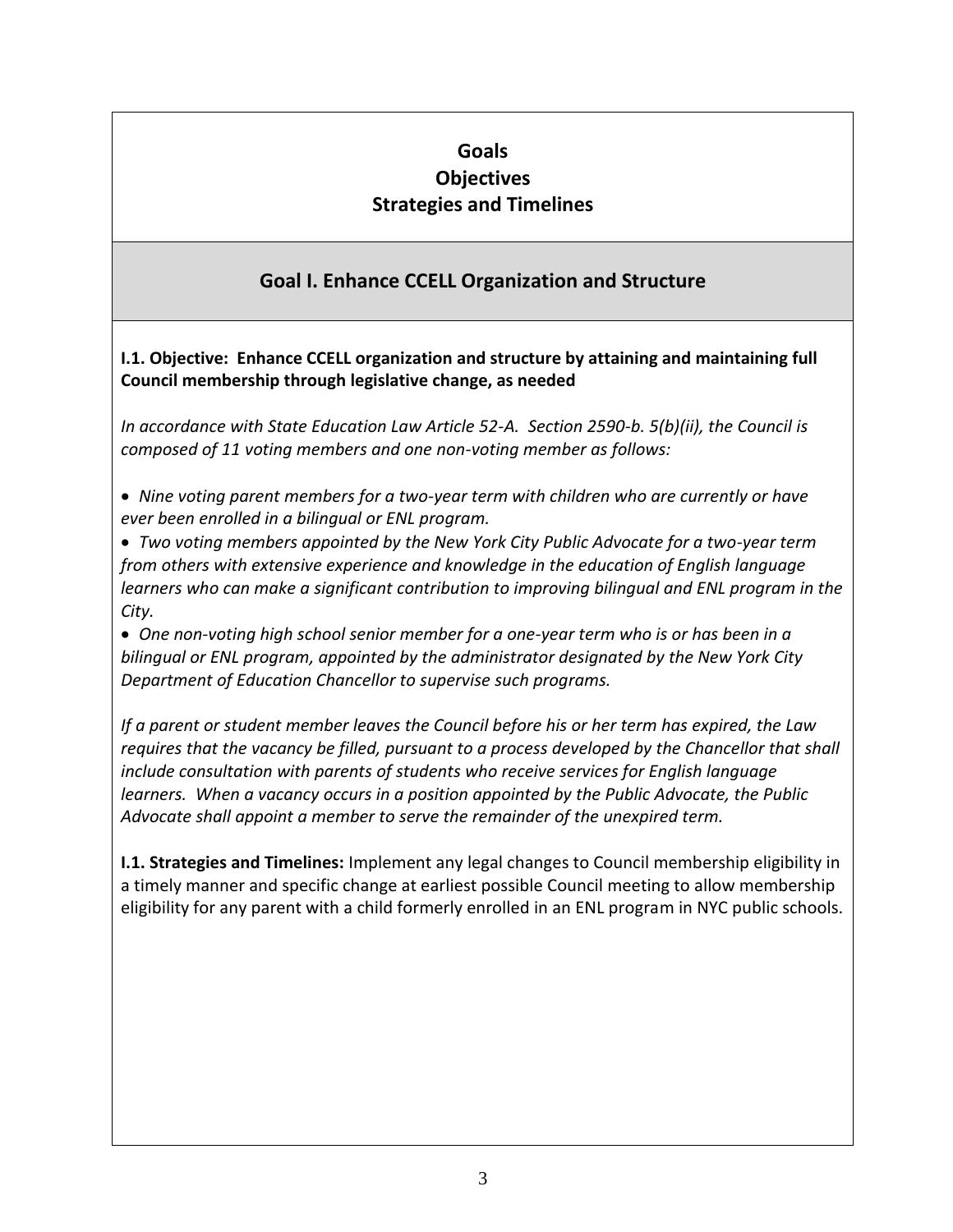**Objective I.2. Provide information to new and prospective Council members that promotes membership and enhances members' ability to carry out Council responsibilities.** 

#### **I.2. Strategies and Timelines:**

- **a.** By December 2019, publish a history of the CCELL that emphasizes milestones in its promotion of ENL learning for distribution to new Council members and the community (see further Community Outreach, below).
- **b.** By email from the President before the first meeting of any new Council member's appointment or election, orient new members to responsibilities of all NYC Department of Education citywide and district community education councils to "advise and comment" in accordance with NYS Education Law Article 52-!. 2590b. 5(b)(i-iii).
- **c.** At first Council meeting of the year, review and discuss Strategic Plan as the first order of business.
- **d.** Consider inviting former Council members to discuss basis for development of specific Strategic Plan goals, objectives, and strategies.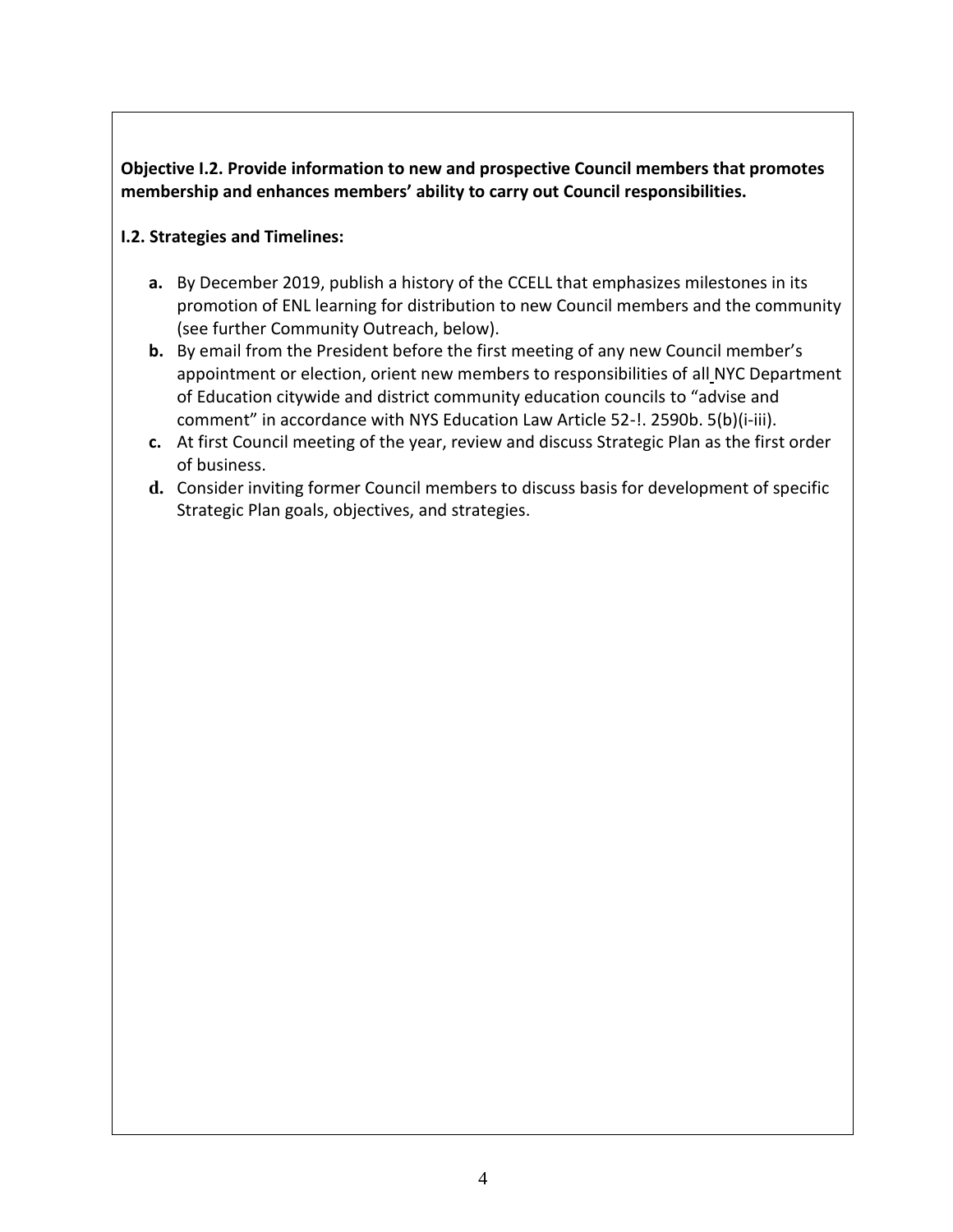### **Objective I.3. Create and strengthen standing committees chaired by Council members to include but not be limited to committees for—**

- Professional Development
- Outreach
- Communication
- Bylaws.

#### **Strategies and Timelines I.3.**

- a. Expand committee membership at the Council's discretion to include former Council members and other members of the community with demonstrated expertise and interest in committee matters.
- b. Make Committee assignments by the second Council meeting each year to include but not be limited to—
	- Professional Development Committee to propose implementation plan and timetable to carry out Goal III objectives including but not limited to topics and presenters for full Council consideration **by third Council meeting each year**, including ways to implement a new members' Orientation program and Orientation packet for new members and ongoing professional development for the Council.
	- Outreach Committee to propose outreach activities for full Council consideration by **the third Council meeting** each year to include but not be limited to an implementation plan with timetable for Goal II, Objective 2, below.
	- Communication Committee to propose a plan for implementing communication activities for the Council by the **third Council meeting of the year** to include but not be limited to the objectives, strategies, and timelines under Goal II, Objective 1, below.
	- Bylaws Committee to propose bylaws changes by **November, 2019 meeting** to include guidelines for Committee membership and activity including Council authority to charge committees, select committee members, define and monitor committee activity, and otherwise provide guidelines for the scope and implementation of committee activities and **on an ongoing basis** propose other bylaw changes, as needed in accordance with Department of Education guidelines.
- c. Committees shall make oral reports of activities to date as part of the formal agenda of each Council meeting for discussion and for recording in Council minutes.

#### **Objective I.4. Create ad hoc committees with well-defined purpose and activities, as needed.**

#### **Objective I.5**. **Assess and evaluate implementation of Strategic Plan goals and objectives.**

#### **Strategies and Timelines I.5.**

- a. Review and assess implementation of goals and objectives at mid-point of Council year as a basis to strengthen implementation activities as needed.
- b. Assess and evaluate outcomes of Strategic Plan goals and objectives annually as part of the Annual Plan.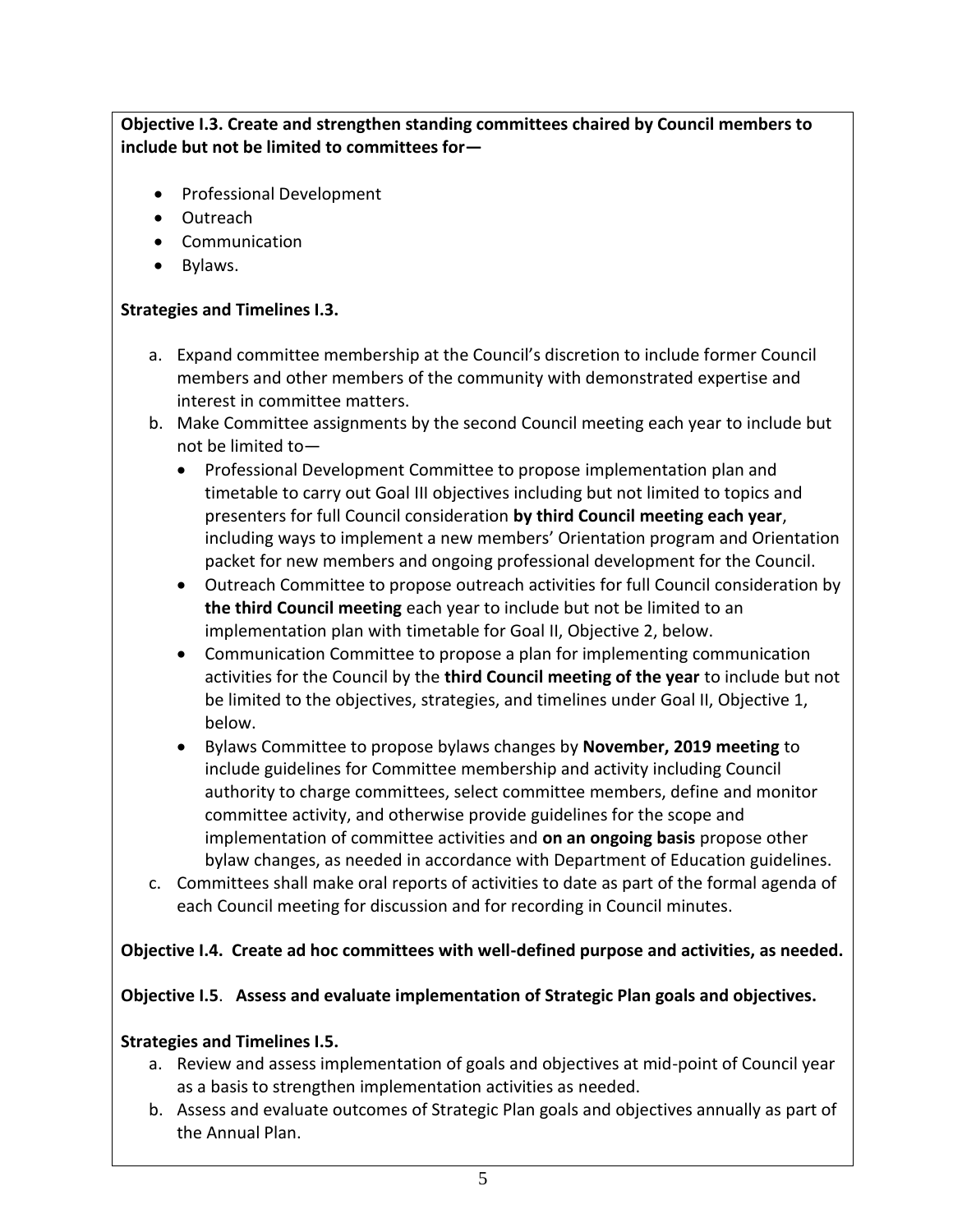## **II. Enhance CCELL Communication and Outreach**

### **Objective II.1. Enhance communication and outreach through Council website as a resource for parents and the community.**

#### **Strategies and Timelines II.1.**

- a. Develop and/or revise the CCELL website for ease of use by parents and the general public.
- b. Revise, update and/or otherwise develop-the website to include but not be limited to:
- The FAQ website page in a question and answer format to explain the CCELL's ability to respond to parent and community concerns
- A list of acronyms frequently used in education laws, regulations, Department of Education publications, etc.
- Profiles that showcase each current and former Council member for general information and to stimulate interest in becoming a Council member.
- A periodic newsletter.
- A narrative history of the Council that emphasizes milestones in its promotion of ENL.
- A list of community resources that support English language learning

**Objective II.2. Increase awareness of the CCELL mission and activities through print and other media to reach a wider community, including parents and others who do not have access to email, website, etc.**

### **Strategies and Timelines II.2.**

- Review and update all distribution lists, as needed.
- Publish print material for distribution to all parents and others, including but not limited to PTAs. Solicit time *pro bono* on non-English language radio programs and/or local newspapers for announcements of Council activities.
- Attend meetings of District Community Education Councils and other advisory Councils, as time permits, with time on their agenda to disseminate information about the CCELL.
- Collaborate with other DOE parent and community advisory bodies on topics of mutual concern.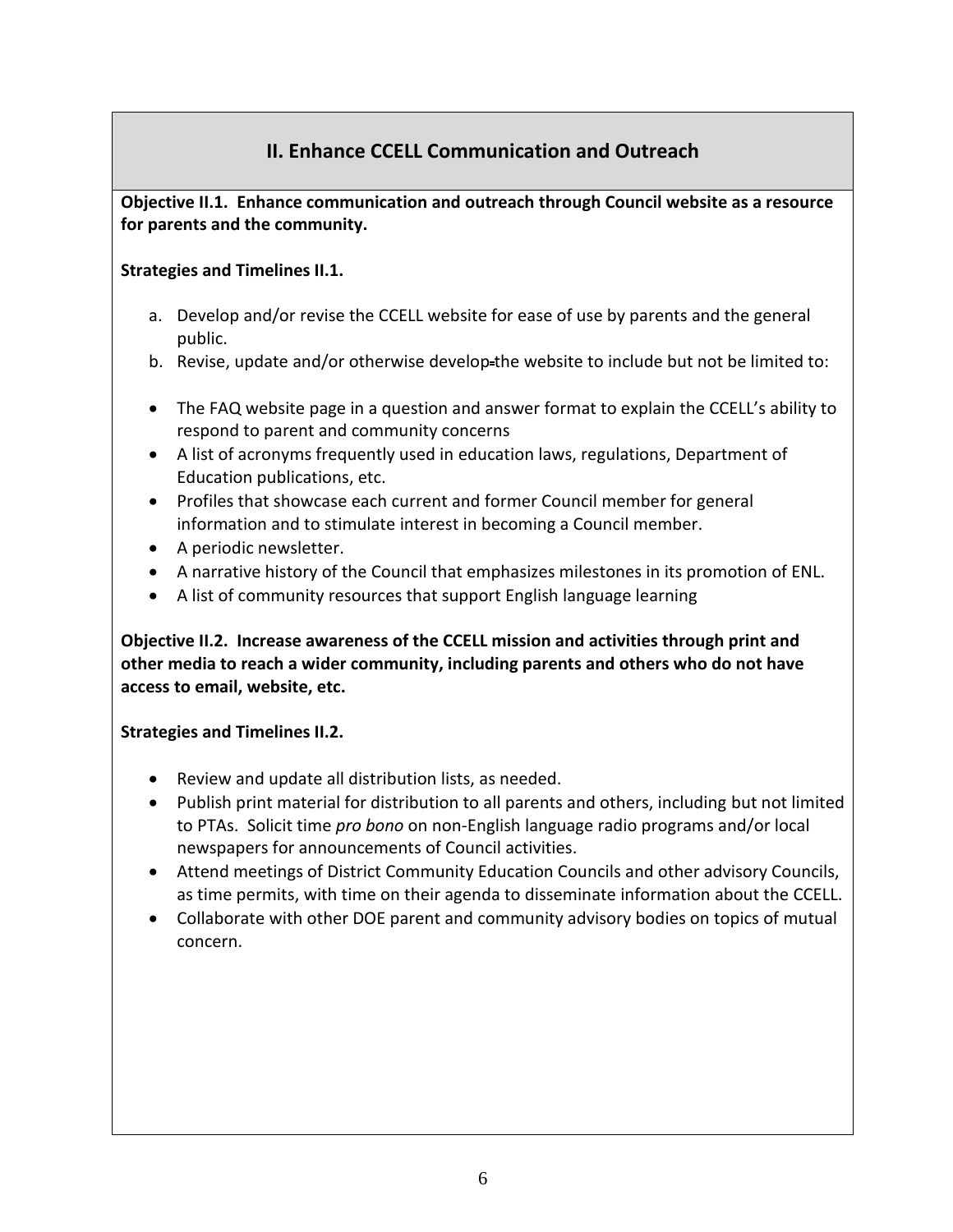**Objective II.3. Provide a forum for parents and the community with concerns about bilingual, dual language, and ENL programs and services.** 

**Strategies and Timetable II. 3.** 

- Provide information on website about procedures for communication with the CCELL and revise, as needed.
- Review DOE translations resources, regulations, and services and advocate changes, as needed, to engagement of those-with language backgrounds other than English.
- Review services to IEP students needing and/or receiving ENL
- Set aside time on each meeting agenda for parent and public input.
- Explain the Council's ability to refer to appropriate parties' concerns brought to the Council by parents and others in accordance with State Education Law.